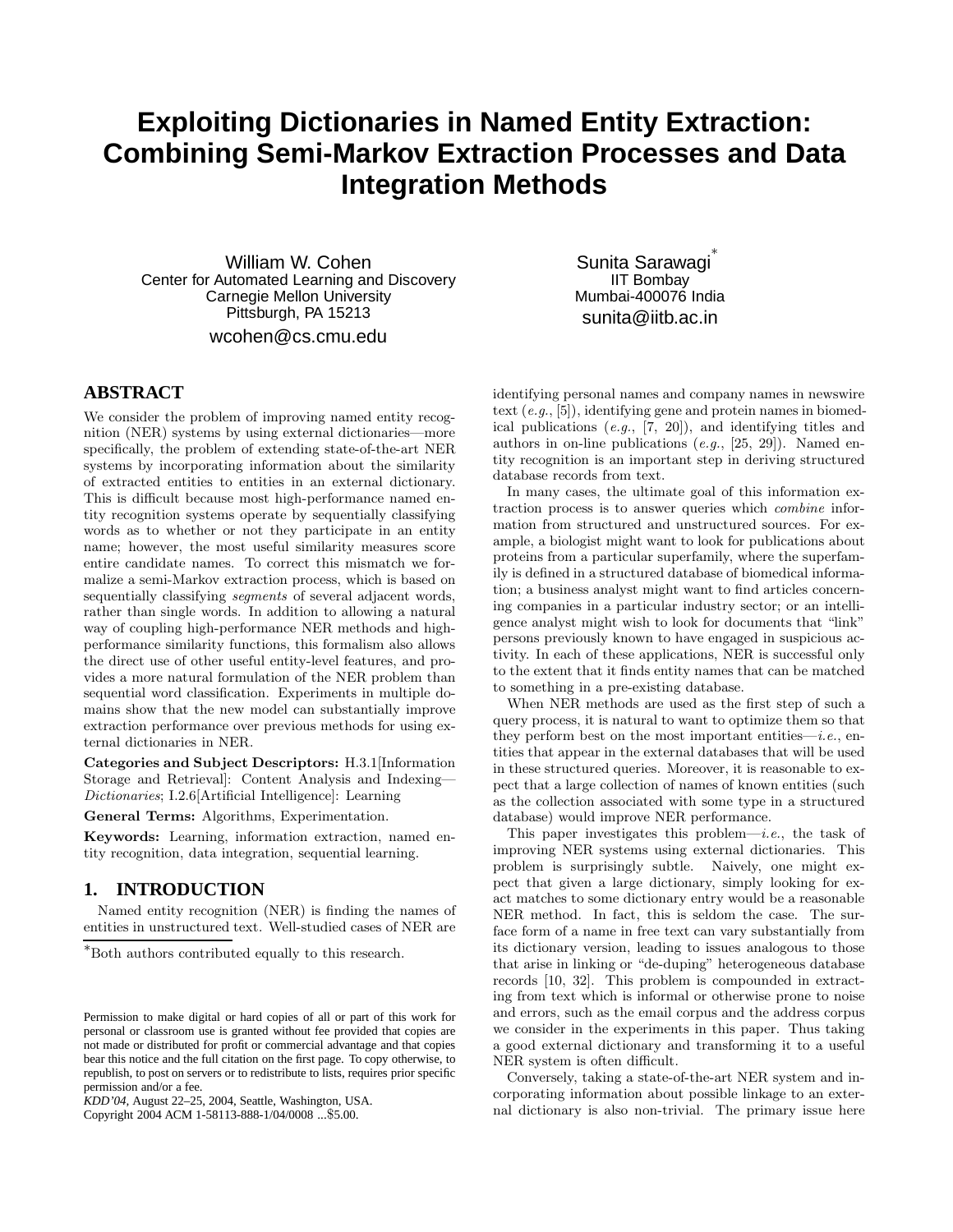is that most high-performance NER systems operate by sequentially classifying words as to whether or not they participate in an entity name, while record-linkage systems operate by scoring entire candidate names by similarity to an existing dictionary entry. This fundamental mismatch in representation means that incorporating dictionary information is awkward, at best.

In this paper we will discuss a new formalism for NER that corrects this mismatch. We describe a semi-Markov extraction process which relaxes the usual Markov assumptions made in NER systems. This process is based on sequentially classifying segments of adjacent words, rather than single words. In addition to allowing a natural way of linking NER and high-performance record linkage methods, this formalism also allows the direct use of other useful entitylevel features, such as the length of an entity. It is also arguably a more natural formulation of the NER problem than sequential word classification, in that it eliminates certain decisions about problem encoding.

Below we will present the new model and describe a learning algorithm for it. We then present experimental results for the new algorithm, discuss related work, and conclude.

# **2. ALGORITHMS FOR NAME-FINDING**

## **2.1 Name-Finding as Word Tagging**

Named entity recognition (NER) is the process of annotating sections of a document that correspond to "entities" such as people, places, times and amounts. As an example, the output of NER on the email document

Fred, please stop by my office this afternoon.

might be

 $(Fred)$ <sub>Person</sub> please stop by  $(my \; of\!fice)$ <sub>Loc</sub> (this  $after$ noon) $_{Time}$ 

A common approach to NER is to convert name-finding to a tagging task. A document is encoded as a sequence x of tokens  $x_1, \ldots, x_N$ , and a *tagger* associates with **x** a parallel sequence of tags  $y = y_1, \ldots, y_N$ , where each  $y_i$  is in some tag set  $Y$ . If these tags are appropriately defined, the name segments can be derived from them. For instance, one might associate one tag with each entity type above, and also add a special "other" tag for words not part of any entity name, so that the tagged version of the sentence would be

| Time Time<br>Person Oth Oth Oth Loc Loc | $\rm Fred$ | please stop by my |  |  |  |  |  | office this afternoon |
|-----------------------------------------|------------|-------------------|--|--|--|--|--|-----------------------|
|-----------------------------------------|------------|-------------------|--|--|--|--|--|-----------------------|

A common way of constructing such a tagging system is to learn a mapping from  $x$  to  $y$  from data [3, 5, 27]. Typically this data is in the form of annotated documents, which can be readily converted to  $(\mathbf{x}, \mathbf{y})$  pairs.

Most methods for learning taggers exploit, in some way, the sequential nature of the classification process. In general, each tag depends on the tags around it: for instance, if person names are usually two tokens long, then if  $y_i$  is tagged "Person" the probability that  $y_{i+1}$  is a "Person" is increased, and the probability that  $y_{i+2}$  is a "Person" is decreased. Hence the most common learning-based approaches to NER learn a sequential model of the data, generally some variant of a hidden Markov model (HMM) [15].

It will be convenient to describe our framework in the context of one of these HMM variants, in which the conditional distribution of y given x is defined as

$$
P(\mathbf{y}|\mathbf{x}) = \prod_{i=1}^{|\mathbf{x}|} P(y_i|i, \mathbf{x}, y_{i-1})
$$

(Here we assume a distinguished start tag  $y_0$  which begins every observation.) This is the formalism used in maximum entropy taggers [30], and it has been variously called a maximum entropy Markov model (MEMM) [28] and a conditional Markov model (CMM) [21]. Inference in this model can be performed with a variant of the Viterbi algorithm used for HMMs. Given training data in the form of pairs  $(x, y)$ , the "local" conditional distribution  $P(y_i|i, \mathbf{x}, y_{i-1})$  can be learned from derived triples  $(y_i, i, \mathbf{x}, y_{i-1})$ , for example by using maximum entropy methods.

#### **2.2 Semi-Markovian NER**

We will relax this model by assuming that tags  $y_i$  do not change at every position i; instead, tags change only at certain selected positions, and after each tag change, some number of tokens are observed. Following work in semi-Markov decision processes [35, 18] we will call this a conditional semi-Markov model (CSMM).

For notation, let  $S = \langle S_1, \ldots, S_M \rangle$  be a "segmentation" of **x**. Each segment  $S_j$  consists of a start position  $t_j$ , which is an index between 1 and  $M$ , an end position  $u_i$ , and a label  $\ell_j \in Y$ . A segmentation S is valid if  $\forall j, t_j = u_{j-1} + 1$ . We will consider only valid segmentations.

Conceptually, a segmentation means that the tag  $\ell_i$  is given to all  $x_i$ 's between  $i = t_j$  and  $i = u_j$ , inclusive: alternatively, it means that the tags  $y_{t_j} \dots y_{u_j}$  corresponding to  $x_{t_j} \dots x_{u_j}$  are all equal to  $\ell_j$ . Formally, let  $J(\mathbf{S}, i)$  be the index j such that  $t_i \leq i \leq u_i$ , and define the tag sequence y derived from **S** to be  $\ell_{J(\mathbf{S},1)}, \ldots, \ell_{J(\mathbf{S},|\mathbf{x}|)}.$ 

For instance, a segmentation for the sample sentence above might be  $S = \{(1, 1, Person), (2, 4, 0th), (5, 6, Loc),\}$  $(7, 8, Time)$ , which could be written as

 $(Fred)_{Person}$  (please stop by)<sub>Oth</sub> (my office)<sub>Loc</sub> (this  $after$ noon) $_{Time}$ 

A CSMM is defined by a distribution over pairs  $(x, S)$  of the form

$$
P(\mathbf{S}|\mathbf{x}) = \prod_{j} P(S_j|t_j, \mathbf{x}, \ell_{j-1}) \tag{1}
$$

More generally, we use the term semi-Markov model (SMM). for any model in which each  $S_i$  depends only on the label  $\ell_{j-1}$  associated with  $S_{j-1}$ , and is independent of  $S_{j'}$  for all  $j' \neq j, j' \neq j - 1.$ 

#### **2.3 Discussion**

Two issues need to be addressed: inference for CSMMs, and learning algorithms for CSMMs. For inference, we will present below a version of Viterbi for CSMMs that finds the most probable **S** given **x** in time  $O(NL|Y|)$ , where N is the length of  $x$  and  $L$  is an upper bound on segment length—that is,  $\forall j, L \geq u_j - t_j$ . Since  $L \leq N$ , this inference procedure is always polynomial. (In our experiments, however, it is sufficient to limit  $L$  to rather small values.)

For learning, inspection of Equation 1 shows that given training in the form of  $(x, S)$  pairs, learning the "local" distribution  $P(S_j | t_j, \mathbf{x}, \ell_{j-1})$  is not much more complex than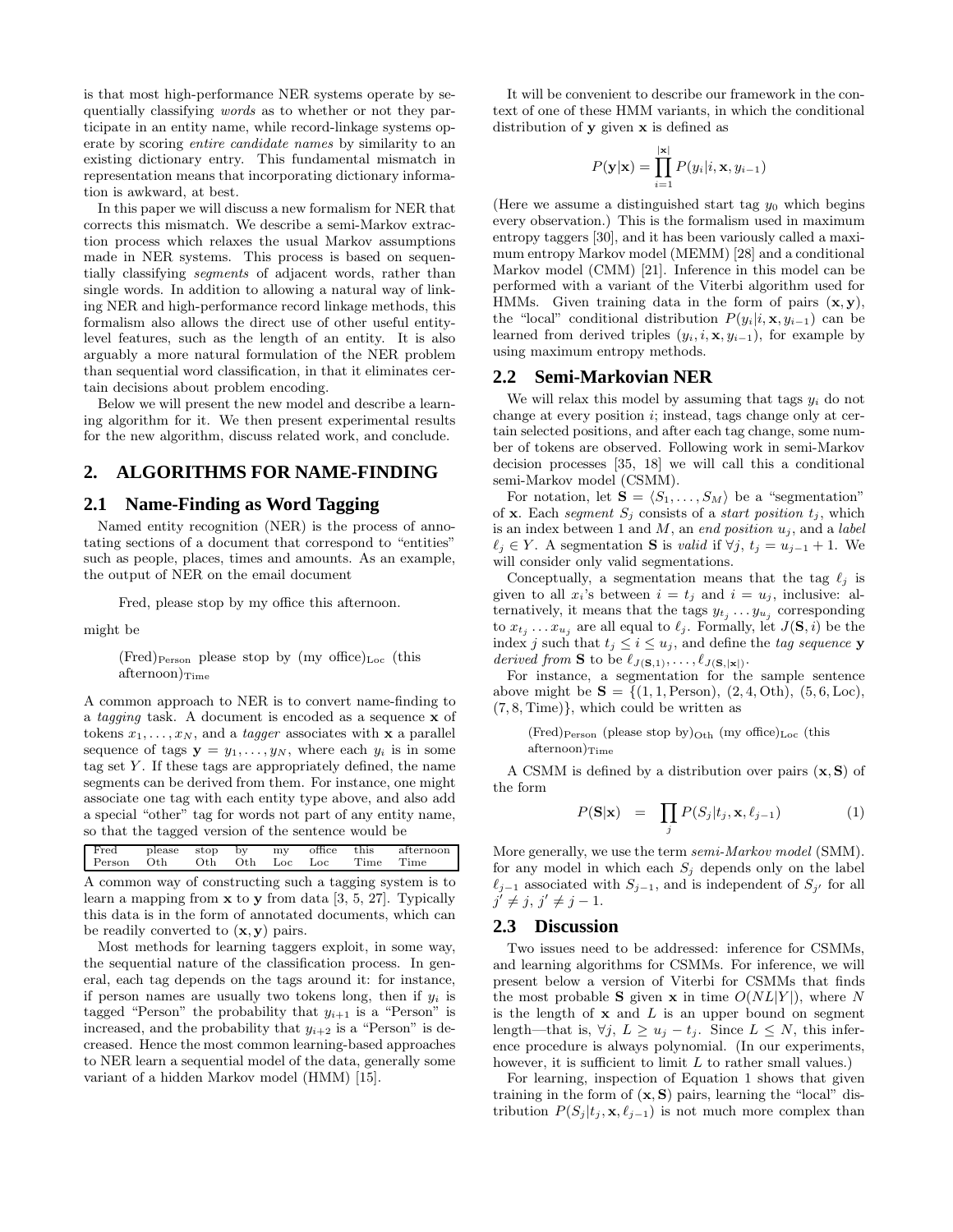for a  $CMM$ .<sup>1</sup> However, conditionally-structured models like the CMM are not the ideal model for NER systems: better performance can often be obtained by algorithms that learn a single global model for  $P(y|x)[11, 24]$ . Below we will also present an extension of one such "global" learning algorithm to a semi-Markov distribution.

We emphasize that an SMM with segment length bounded by  $L$  is quite different from an order- $L$  CMM, as in an order- $L$  CMM, the next label depends on the previous  $L$  labels, but not the corresponding tokens. A SMM is also different from a CMM which uses a window of the previous  $L$  tokens to predict  $y_i$ , since the SMM makes a *single* labeling decision for a segment, rather than making series of interacting decisions incrementally. In Section 3.5.3 we will experimentally compare SMM's and high-order CMMs.

## **2.4 Discriminative Training for SMMs**

## *2.4.1 Perceptron-based Training*

The learning algorithm we use for training SMMs is derived from Collins' perceptron-based algorithm for discriminatively training HMMs [11], which can be summarized as follows. Assume a *local feature function* f which maps a pair  $(x, y)$  and an index i to a vector of features  $f(i, x, y)$ . Define

$$
\mathbf{F}(\mathbf{x}, \mathbf{y}) = \sum_{i}^{|\mathbf{x}|} \mathbf{f}(i, \mathbf{x}, \mathbf{y})
$$

and let  $W$  be a weight vector over the components of  $\mathbf{F}$ . During inference we need to compute  $V(W, x)$ , the Viterbi decoding of  $x$  with  $W$ , *i.e.*,

$$
V(W, \mathbf{x}) = argmax_{\mathbf{y}} \mathbf{F}(\mathbf{x}, \mathbf{y}) \cdot W
$$

For completeness, we will outline how  $V(W, x)$  is computed. To make Viterbi search tractable, we must restrict  $f(i, x, y)$ to make limited use of y. To simplify discussion here, we assume that f is strictly Markovian, i.e., that for each component  $f^k$  of  $f$ ,

$$
f^{k}(i, \mathbf{x}, \mathbf{y}) = f^{k}(g^{k}(i, \mathbf{x}), y_{i}, y_{i-1})
$$

For fixed y and y', we denote the vector of  $f^k(g^k(i, \mathbf{x}), y, y')$ for all k as  $f'(i, x, y, y')$ .

Viterbi inference can now be defined by this recurrence, where  $y_0$  is the designated start state:

$$
V_{\mathbf{x},W}(i,y) =
$$
\n
$$
\begin{cases}\n0 & \text{if } i = 0 \text{ and } y = y_0 \\
-\infty & \text{if } i = 0 \text{ and } y \neq y_0 \\
\max_{y'} V_{\mathbf{x},W}(i-1,y') & \text{if } i > 0\n\end{cases}
$$
\n(2)

and then  $V(W, \mathbf{x}) = \max_{y}^{'} V_{\mathbf{x},W}(|\mathbf{x}|, y)$ .

The goal of learning is to find a  $W$  that leads to the globally best overall performance. This "best"  $W$  is found by repeatedly updating  $W$  to improve the quality of the Viterbi decoding on a particular example  $(\mathbf{x}_t, \mathbf{y}_t)$ . Specifically, Collin's algorithm starts with  $W_0 = 0$ . After the t-th example  $(\mathbf{x}_t, \mathbf{y}_t)$ , the Viterbi sequence  $\hat{\mathbf{y}}_t = V(W_t, \mathbf{x}_t)$  is computed. If  $\hat{\mathbf{y}}_t = \mathbf{y}_t$ ,  $W_{t+1}$  is set to  $W_t$ , and otherwise  $W_t$ 

#### Perceptron-Based SMM Learning

Let  $f(j, x, S)$  be a feature-vector representation of segment  $S_j$ , and let  $\mathbf{F}(\mathbf{x}, \mathbf{S}) = \sum_{j=1}^{|\mathbf{S}|} \mathbf{f}(j, \mathbf{x}, \mathbf{S}).$ 

Let  $SCORE(\mathbf{x}, W; \mathbf{S}) = W \cdot \mathbf{F}(\mathbf{x}, \mathbf{S}).$ 

For each each example  $\mathbf{x}_t, \mathbf{S}_t$ :

- 1. Use a modified version of Equation 3 to find the K segmentations  $\hat{\mathbf{S}}_1, \ldots, \hat{\mathbf{S}}_K$  that have the highest  $SCORE(\mathbf{x}_t, W_t; \hat{\mathbf{S}}_i).$
- 2. Let  $W_{t+1} = W_t$ .
- 3. For each i such that  $SCORE(\mathbf{x}_t, W_t; \mathbf{S}_i)$  is greater than  $(1 - \beta) \cdot SCORE(\mathbf{x}_t, W_t; \mathbf{S}_t)$ , update  $W_{t+1}$  as follows:

$$
W_{t+1} \leftarrow W_{t+1} + \mathbf{F}(\mathbf{x}_t, \mathbf{S}_t) - \mathbf{F}(\mathbf{x}_t, \hat{\mathbf{S}}_i)
$$

As the final output of learning, return  $\overline{W}$ , the average of the  $W_t$ 's. To segment **x** with  $\overline{W}$ , use Equation 3 to find the best segmentation.

#### Figure 1: Discriminative training for SMM's.

is replaced with

$$
W_{t+1} = W_t + \mathbf{F}(\mathbf{x}_t, \mathbf{y}_t) - \mathbf{F}(\mathbf{x}_t, \hat{\mathbf{y}}_t)
$$

After training, one takes as the final learned weight vector W the average value of  $W_t$  over all time steps  $t$ .

This simple algorithm has performed well on a number of important sequential learning tasks [11, 2, 34], including NER. It can also be proved to converge under certain plausible assumptions [11].

The natural extension of this algorithm to SMM's assumes training data in the form of pairs  $(x, S)$ , where S is a segmentation. We will assume a feature-vector representation can be computed for any segment  $S_j$  of a proposed segmentation S, *i.e.*, we assume a function  $f(j, x, S)$ . Again defining  $\mathbf{F}(\mathbf{x}, \mathbf{S}) = \sum_{j=1}^{|\mathbf{S}|} \mathbf{f}(j, \mathbf{x}, \mathbf{S})$ , one can apply Collins' method immediately, as long as it is possible to perform a Viterbi search to find the best segmentation  $\tilde{S}$  for an input  $x$ .

For SMM Viterbi search, we need to restrict each  $f^k$  to be of the form

$$
f^k(j, \mathbf{x}, \mathbf{S}) = f^k(g^k(t_j, u_j, \mathbf{x}), \ell_j, \ell_{j-1})
$$

and as before, we let  $f'(t, u, x, y, y')$  be the vector of  $f^k$ 's. To implement Viterbi, we use the recurrence:

$$
V_{\mathbf{x},W}(i,y) = \n\begin{cases}\n0 & \text{if } i = 0 \text{ and } y = y_0 \\
-\infty & \text{if } i = 0 \text{ and } y \neq y_0 \\
\max_{y', i' < i} V_{\mathbf{x},W}(i', y') \\
+W \cdot \mathbf{f}'(i' + 1, i, \mathbf{x}, y, y') & \text{if } i > 0\n\end{cases}
$$
\n(3)

Conceptually,  $V(i, y)$  is the score of the best segmentation of the first i tokens in **x** that concludes with a segment  $S_i$ such that  $u_j = i$  and  $\ell_j = y$ .

## *2.4.2 Refinements to the Learning Algorithm*

The SMM Viterbi search can be made more efficient if the segment size is bounded by some number  $L$ . In this case we can replace the  $i' < i$  in the max term of Equation 3 to be  $i' : i - L \leq i' < i.$ 

<sup>&</sup>lt;sup>1</sup>The additional complexity is that we must learn to predict not only a tag type  $\ell_i$ , but also the end position  $u_i$  of each segment (or equivalently, its length).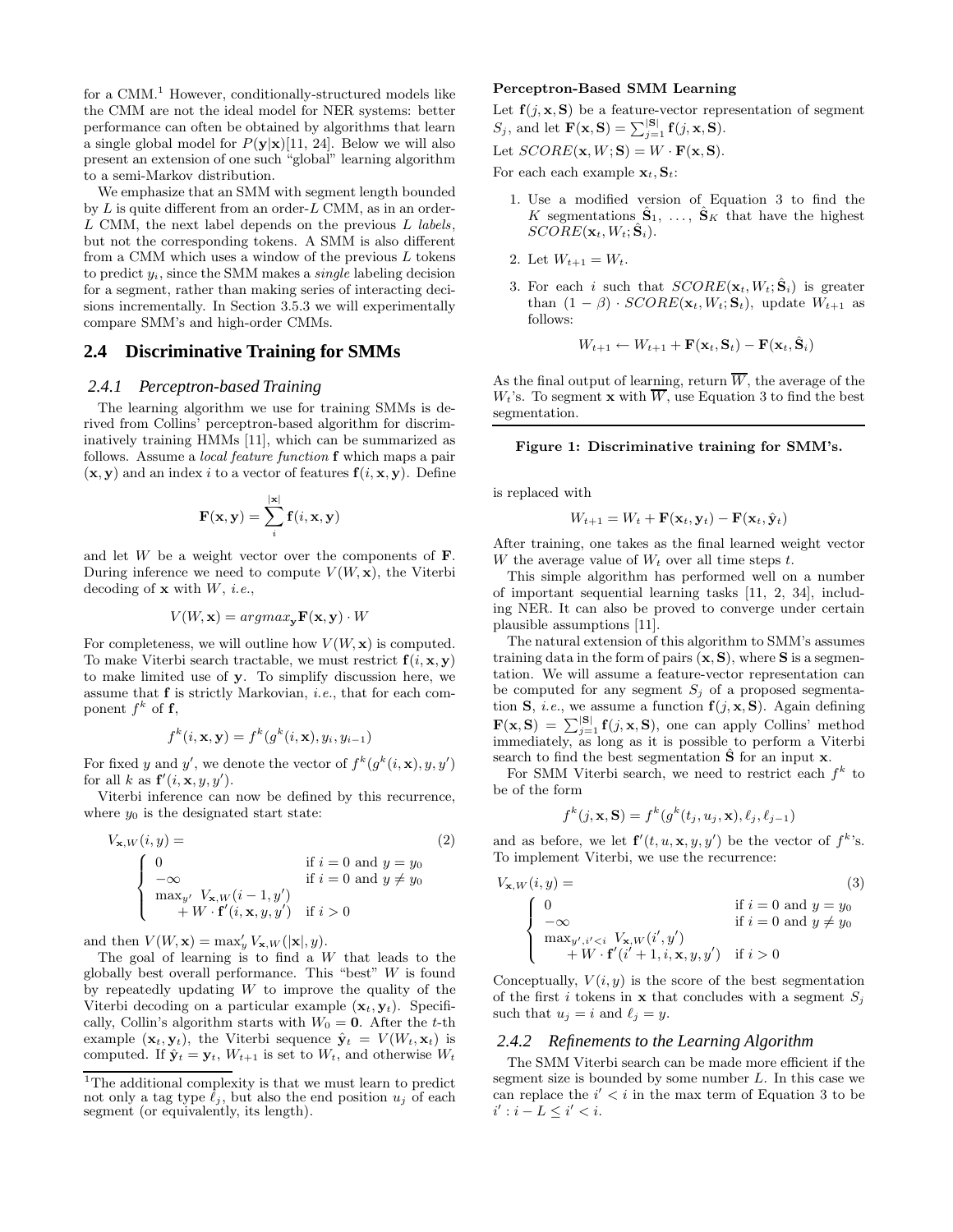We also experimentally evaluated a number of variants of Collins' method, and obtained somewhat better performance with the following extension. As described above, the algorithm finds the single top-scoring label sequence  $\hat{y}$ , and updates W if the score of  $\hat{y}$  is greater than the score of the correct sequence **y** (where the "score" of  $y'$  is  $W \cdot \mathbf{F}(\mathbf{x}, y')$ ). In our extension, we modified the Viterbi method to find the top K sequences  $\hat{\mathbf{y}}_1, \ldots, \hat{\mathbf{y}}_K$ , and then update W for all  $\hat{\mathbf{y}}_i$ 's with a score higher than  $(1 - \beta)$  times the score of y.

The complete algorithm is shown in Figure 1. The same technique can also be used to learn HMMs, by replacing S with y and Equation 3 with Equation 2.

Like Collins' algorithm, our method works best if it makes several passes over the data. There are thus four parameters for the method:  $K$ ,  $\beta$ ,  $L$ , and  $E$ , where  $E$  is the number of "epochs" or iterations through the examples.

#### **2.5 Features for SMMs**

In a semi-Markov learner, features no longer apply to individual words, but instead are applied to hypothesized entity names. This makes it somewhat more natural to define new features, as well as providing more context.

In the notation of this paper, recall that we assumed each SMM feature function  $f^k$  can be written as  $f^k(j, \mathbf{x}, \mathbf{S}) =$  $f^k(g^k(t_j, u_j, \mathbf{x}), \ell_j, \ell_{j-1}),$  where  $g^k$  is any function of  $t_j, u_j,$ and the sequence **x**. Typically,  $g^k$  will compute some property of the proposed segment  $\langle x_{t_j} \dots x_{u_j} \rangle$  (or possibly of the tokens around it), and  $f^k$  will be an indicator function that couples this property with the label  $\ell_i$ . Some concrete examples of possible  $g^k$ 's are given in Table 1.

Since any of these features can be applied to one-word segments *(i.e., ordinary tokens)*, they can also be used for a HMM-like, word-tagging NER system. However, some of the features are much more powerful when applied to multi-word segments. For instance, the pattern " $X + X +$ " (two capitalized words in sequence) is more indicative of a person name than the pattern " $X+$ ". As another example, the "length" feature is often informative for segments.

#### **2.6 Distance Features**

Since we are no longer classifying tokens, but are instead classifying segments as to whether or not they correspond to complete entity names, it is straightforward to make use of similarity to words in an external dictionary as a feature.

Let  $D$  be a dictionary of entity names and  $d$  be a distance metric for entity names. Define  $g_{D/d}(\mathbf{e}')$  to be the minimum distance between  $e'$  and any entity name  $e$  in  $D$ :

$$
g_{D/d}(\mathbf{e}') = \min_{\mathbf{e} \in D} d(\mathbf{e}, \mathbf{e}')
$$

For instance, if D contains the two strings "frederick flintstone" and "barney rubble", and  $d$  is the Jaro-Winkler distance metric [37], then  $g_{D/d}$ ( $\langle$ Fred $\rangle$ ) = 0.84, and  $g_{D/d}$ (  $\langle$ Fred,please $\rangle$  ) = 0.4, since d("Fred", "frederick flintstone")  $= 0.84$  and d("Fred please", "frederick flintstone") = 0.4. A feature of the form  $g_{D/d}$  can be trivially added to the SMM representation for any pair  $D$  and  $d$ .

One problem with distance features is that they can be relatively expensive to compute, particularly for a large dictionary. In the experiments below, we pre-processed each dictionary by building an inverted index over the character *n*-grams appearing in dictionary entries, for  $n = 3, 4, 5$ , discarding any "frequent" *n*-grams that appear in more than 80% of the dictionary entries. We then approximate  $g_{D/d}(\mathbf{e}^t)$ 

by finding a minimum over only those dictionary entries that share a common non-frequent *n*-gram with  $e'$ .

# **3. EXPERIMENTAL RESULTS**

## **3.1 Baseline Algorithms**

To evaluate our proposed method for learning SMMs, we compared it with the HMM-based version of the same algorithm. This is a strong baseline. In previous experimental studies, Collins' method has proved to be superior to maximum entropy CMM-based tagging methods for NER and shallow parsing, and a close competitor to conditional random fields for POS tagging and shallow parsing [2, 11, 34]. Our extension to the method performs better on four of the five NER tasks we use (and also usually gives comparable improvements to both the SMM and HMM version of the algorithm—see Section 3.5.1 below). In the experiments, we used  $\beta = 0.05, K = 2, \text{ and } E = 20.$ 

As features for the  $i$ -th token, we used a history of length one, plus the lower-cased value of the token, letter cases, and letter-case patterns (as illustrated in Figure 1) for all tokens in a window of size three centered at the  $i$ -th token. Additional dictionary-based features are described below.

We experimented with two ways of encoding NER as a word-tagging problem. The simplest method,  $HMM-VP_{(1)}$ , predicts two labels y: one label for tokens inside an entity, and one label for tokens outside an entity.

The second encoding scheme we used is due to Borthwick  $et \ al \ [5]$ . Here four tags y are associated for each entity type, corresponding to (1) a one-token entity, (2) the first token of a multi-token entity, (3) the last word of a multitoken entity, or (4) any other token of a multi-token entity. There is also a fifth tag indicating tokens that are not part of any entity. For example, locations would be tagged with the five labels Loc<sub>unique</sub>, Loc<sub>begin</sub>, Loc<sub>end</sub>, Loc<sub>continue</sub>, and Other, and a tagged example like

 $(Fred)_{Person}$ , please stop by the (fourth floor meeting room)Loc

is encoded (omitting for brevity the "Other" tags) as

 $(Fred)$ <sub>Person<sub>unique</sub>, please stop by the  $(fourth)$ <sub>Loc<sub>begin</sub></sub></sub> (floor meeting) $_{\text{Loc}_{\text{continue}}}$  (room) $_{\text{Loc}_{\text{end}}}$ 

We will call this scheme  $HMM-VP_{(4)}$ .

To add dictionary information to  $HMM-VP_{(1)}$ , we simply add one additional binary feature  $f_D$  which is true for every token that appears in the dictionary: *i.e.*, for any token  $x_i$ ,  $f_D(x_i) = 1$  if  $x_i$  matches any word of the dictionary D and  $f_D(x_i) = 0$  otherwise. This feature is then treated like any other binary feature, and the training procedure assigns an appropriate weighting to it relative to the other features.

To add dictionary information to  $HMM-VP_{(4)}$ , we again follow Borthwick et al [5], who proposed using a set of four features,  $f_{D.\text{unique}}$ ,  $f_{D.\text{first}}$ ,  $f_{D.\text{last}}$ , and  $f_{D.\text{continue}}$ . These features are analogous to the four entity labels: for each token  $x_i$  the four binary dictionary features denote, respectively: (1) a match with a one-word dictionary entry, (2) a match with the first word of a multi-word entry, (3) a match with the last word of a multi-word entry, or, (4) a match with any other word of an entry. For example, the token  $x_i$ ="flintstone" will have feature values  $f_{D.unique}(x_i) = 0$ ,  $f_{D.first}(x_i) = 0$ ,  $f_{D.continue}(x_i) = 0$ , and  $f_{D.last}(x_i) = 1$ (for the dictionary D used in Table 1).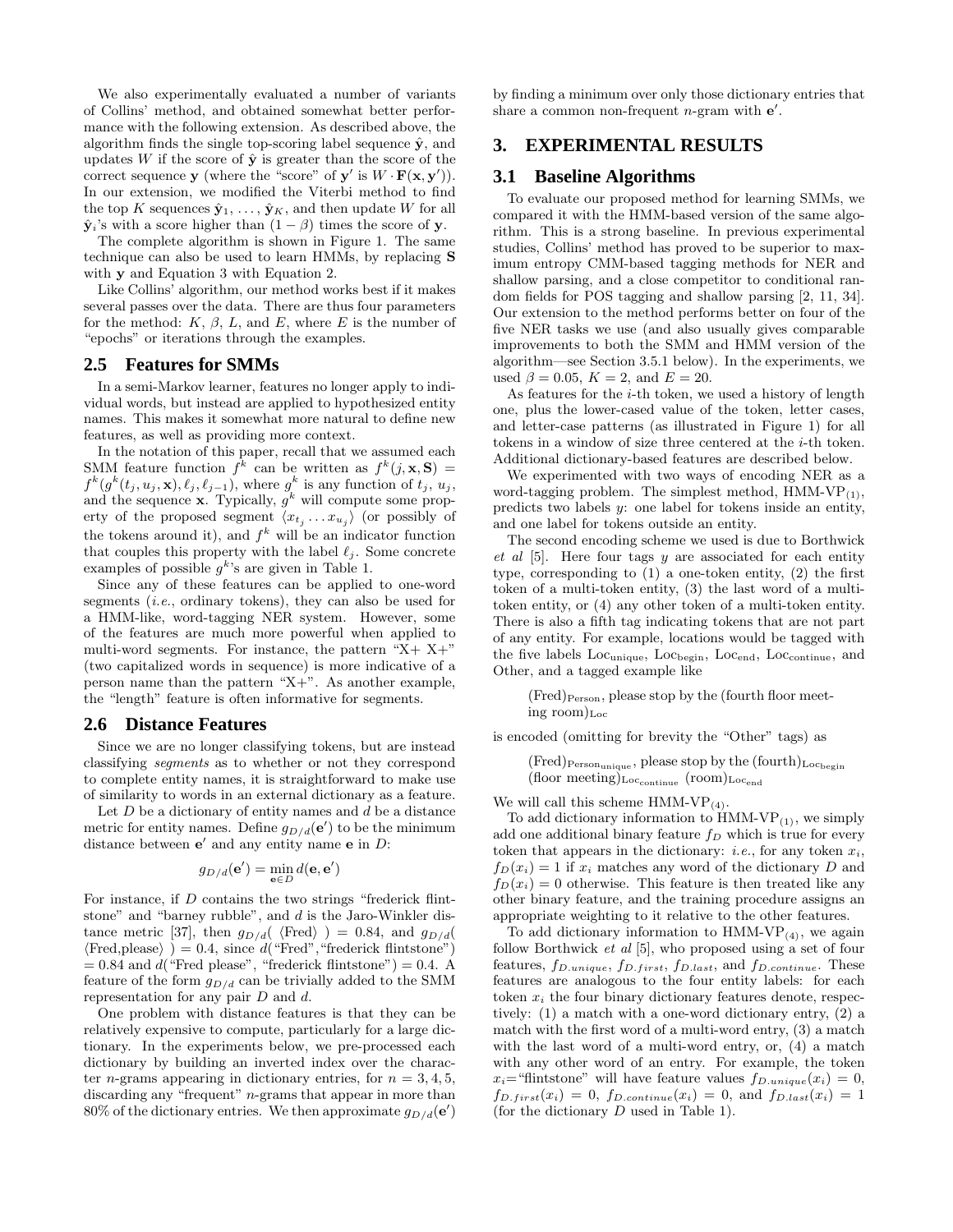| Function $g(t, u, \mathbf{x})$                                                | Explanation                         | Examples                                   |
|-------------------------------------------------------------------------------|-------------------------------------|--------------------------------------------|
| $g = \langle x_t, \ldots, x_u \rangle$                                        | value of segment                    | $q(1, 1, \mathbf{x}) =$ "Fred"             |
|                                                                               |                                     | $q(2,4,\mathbf{x})$ = "please stop by"     |
| $q = \text{lowerCase}(\langle x_t, \ldots, x_u \rangle)$                      | lower-cased value                   | $q(1, 1, x) = "fred"$                      |
|                                                                               |                                     | $g(2,4,\mathbf{x})$ = "please stop by"     |
| $q = u - t$                                                                   | length of segment                   | $q(1,1,\mathbf{x})=1$                      |
|                                                                               |                                     | $g(2, 4, x) = 3$                           |
| $q = x_{t-1}$                                                                 | value of left window (size 1)       | $g(1, 1, \mathbf{x}) = \text{none}$        |
|                                                                               |                                     | $g(2,4,\mathbf{x}) =$ "Fred"               |
| $q = \langle x_{u+1}, x_{u+2} \rangle$                                        | value of right window (size 2)      | $g(1, 1, \mathbf{x})$ = "please stop"      |
|                                                                               |                                     | $g(2,4,\mathbf{x}) = \text{``my office''}$ |
| $g = \text{translate}(A-Za-z, Xx, \langle x_t, \ldots, x_u \rangle)$          | letter cases for segment            | $g(1,1,\mathbf{x}) = "Xxxxx"$              |
|                                                                               |                                     | $g(2,4,\mathbf{x}) =$ "xxxxxx xxxx xx"     |
| $q = \text{translateCompressed}(A-Za-z,Xx, \langle x_t, \ldots, x_u \rangle)$ | letter-case pattern for segment     | $q(1, 1, \mathbf{x}) = "X +"$              |
|                                                                               |                                     | $g(2,4, \mathbf{x}) = "x+ x+ x+"$          |
| $g_{D/\text{JaroWinkler}}$                                                    | Jaro-Winkler distance to dictionary | $q(1, 1, \mathbf{x}) = 0.88$               |
|                                                                               |                                     | $q(2,4, \mathbf{x}) = 0.45$                |

In examples above,  $\mathbf{x} = \langle$  Fred,please,stop,by,my,office,this,afternoon) and  $\overline{D} = \{\text{``frederick flintstone''}, \text{``barney rubble}\}\$ 

Table 1: Possible feature functions  $q$ .

As an additional baseline NER method, we evaluated rote matching against a dictionary (i.e., extracting all phrases that exactly match a dictionary entry). This approach will have low recall when the dictionary is incomplete, and cannot handle variations between the way names appear in the text and the dictionary (e.g., misspellings or abbreviations). However, these results do provide an indication of the quality of the dictionary.

We note that in some cases better performance might be obtained by carefully normalizing dictionary entries. One simple normalization scheme might be to eliminate case and punctuation; more complex ones have also been used in NER [6, 7, 19]. However, just as in record linkage problems, normalization is not always desirable  $(e.g., "Will"$  is more likely to be a name than "will", and "AT-6" is more likely to be a chemical than "at 6") and proper normalization is certainly problem-dependent. In the experiments below we do not normalize dictionary entries, except for making the match case insensitive.

As a final "baseline" use of dictionary information for HMM-VP<sub>(1)</sub> and HMM-VP<sub>(4)</sub>, we extended the distance features described to tokens—i.e., for each distance  $d$ , we compute as a feature of token  $x_i$  the minimum distance between  $x_i$  and an entity in the dictionary  $D$ . These features are less natural for tokens than for segments, but turned out to be surprisingly useful, perhaps because weak partial matches to entity names are informative.

To our knowledge features of this sort have not been used previously in NER tasks. We used the dictionaries described below, and three distance functions from the SecondString open source software package [9, 10]: Jaccard, Jaro-Winkler, and SoftTFIDF.

Briefly, the *Jaccard distance* between two sets  $S$  and  $S'$  is  $|S \cap S'|/|S \cup S'|$ : in SecondString, this is applied to strings by treating them as sets of words. The Jaro-Winkler distance is a character-based distance, rather than a word-based distance: it is based on the number of characters which appear in approximately the same position in both strings. TFIDF is another word-based measure. As with Jaccard distance, TFIDF scores are based on the number of words in common between two strings; however, rare words are weighted more heavily than common words. SoftTFIDF is a hybrid measure, which modifies TFIDF by considering words with small Jaro-Winkler distance to be common to both strings.<sup>2</sup>

#### **3.2 The semi-Markov learner**

Below we will use SMM-VP to denote our implementation of the algorithm of Figure 1. The parameters  $\beta$ , K and E are set as for HMM-VP $_{(1)}$  and HMM-VP $_{(4)}$ .

Like  $HMM-VP_{(1)}$ , SMM-VP predicts only two label values y, corresponding to segments inside and outside an entity. We limit the length of entity segments to at most  $L$ , and limit the length of non-entity segments to 1. The value of L was set separately for each dataset to a value between 4 and 6, based on observed entity lengths.

We used the same baseline set of features that were used by HMM-VP $_{(1)}$  and HMM-VP $_{(4)}$ . Additionally, for each feature used by  $HMM-VP_{(1)}$ , there is an indicator function that is true iff any token of the segment has that feature; an indicator function that is true iff the first token of the segment has that feature; and an indicator function that is true iff the last token of the segment has that feature. For instance, suppose one of the baseline indicator-function features used by HMM-VP<sub>(1)</sub> was  $f^{\text{office}}$ , where  $f^{\text{office}}(i, \mathbf{x}, \mathbf{y})$ was true iff  $x_i$  has the value "office" and  $y_t = i$ . Then SMM-VP would also use a function  $f^{\text{office, any}}(t, u, \mathbf{x})$  which would be true if any  $x_i : t \leq i \leq u$  has the value 'office'; a function  $f<sup>office, first</sup>(t, u, x)$ , which would be true if  $x_t$  has the value 'office'; and an analogous  $f^{\text{office},\text{last}}$ . Like the 4-state output encoding, these "first" and "last" features enable SMM-VP to model token distributions that are different for different parts of an entity.

As an alternative to the distance features as described in Section 2.6, we also provided binary dictionary information to SMM-VP by introducing a binary feature that is true for a segment iff it exactly matches some dictionary entity.

<sup>2</sup>SoftTFIDF corresponds to the JaroWinklerTFIDF class in the SecondString code.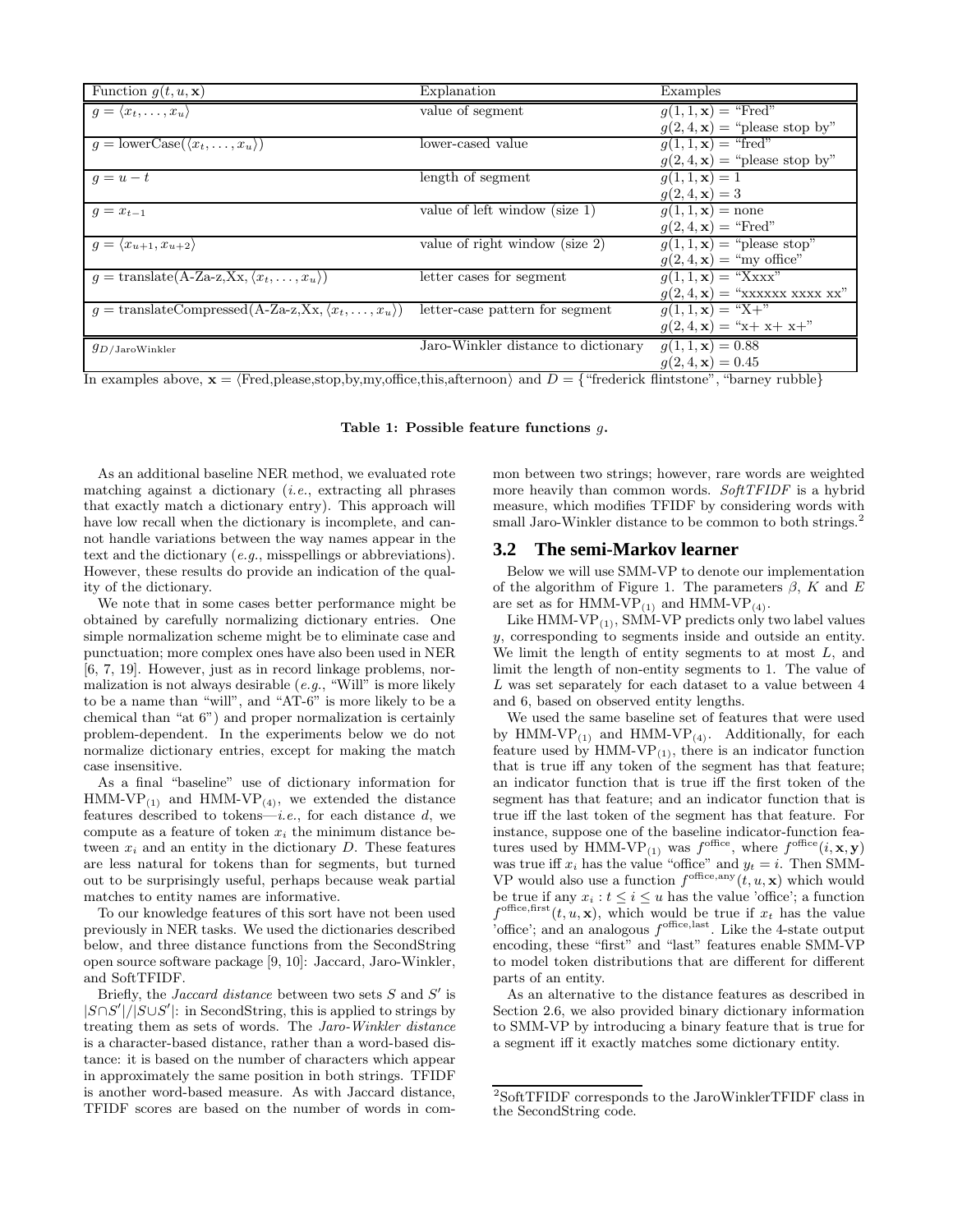| Dataset | $\#$ instances | $#$ words | entity  | $#$ entities | words/entity | $\#$ dictionary | words/entry   |
|---------|----------------|-----------|---------|--------------|--------------|-----------------|---------------|
|         |                |           |         | in text      | in text      | entries         | in dictionary |
| Email   | 216            | 18121     | person  | 661          | 1.70         | 844             | 2.33          |
| Jobs    | 300            | 73330     | company | 288          | 1.61         | 97              | 2.16          |
|         |                |           | title   | 463          | 2.63         | 156             | 2.64          |
| Address | 395            | 4226      | state   | 87           | 2.31         | 30              | 1.30          |
|         |                |           | city    | 359          | 1.32         | 554             | 1.14          |

Table 2: Description of data, tags and dictionary used in the experiments.

## **3.3 Datasets**

We evaluated our systems on five information extraction problems derived from three different datasets.

Address data. The Address dataset consists of 395 home addresses of students in a major university in India. The addresses in this set are much less regular than US addresses, and therefore extracting even relatively structured fields like city names is challenging [4]. We found two external dictionaries, a list of cities in India and a list of state names in India, and defined two corresponding extraction tasks: to identify city names, and to identify state names.

Email data. This dataset consists of email messages from the CSpace email corpus, which contains approximately 15,000 email messages collected from a management game conducted at Carnegie Mellon University. In this game, 277 MBA students, organized in approximately 50 teams of four to six members, ran simulated companies in different market scenarios over a 14-week period [22]. All messages sent during a one-day time period were manually tagged for person names. Person names in email headers are more regular than names in email bodies; to reduce the effect of this in our testing, we used only two header fields, the "From" field and the "Subject" field. As a dictionary, we used a list of all students who participated in the game.

Jobs data. This is a set of 300 computer-related job postings posted in the 1990's to the Austin.jobs newsgroup. These postings were manually annotated for various entities by researchers from the University of Texas [8]. Two of the annotated entities are "company names" and "job titles". To construct a dictionaries for these entities, we manually extracted company names and job titles for current hi-tech job listings in the Austin area from a large job-listing board.

In Table 2 we give a summary of the five extraction tasks, listing the number of instances, entities, and dictionary entries; the average number of words in an entity; and the average number of words in dictionary entries. One indication of the difference between the dictionary entries and the entities to be extracted is seen in the difference in the number of tokens per entity in the two cases.

#### **3.4 Results and Discussion**

The results of our initial experiments are shown in Table 3. Since many of these NER tasks can be learned rather well regardless of the feature set used, given enough data, in the table the learners are trained with only 10% of the available data, with the remainder used for testing. (We will later show results with other training set sizes.) All results reported are averaged over 7 random selections of disjoint training and test examples, and we measure accuracy in terms of the correctness of the entire extracted entity (i.e., partial extraction gets no credit).

We compared each of the above NER methods on the five different tasks, without an external dictionary (first column), with an external dictionary with binary features (second column), and with an external external dictionary with distance features (third column). For each we report recall, precision and F1 values<sup>3</sup>. We make the following observations concerning the results of Table 3.

- Generally speaking, SMM-VP is the best-performing method, and HMM-VP $_{(1)}$  is the worst. HMM-VP $_{(4)}$ outperforms or equals  $\text{HMM-VP}_{(1)}$  on 13 of the 15 cases considered (five NER problems each with no dictionary, binary dictionary features, or distance features). The two exceptions are for address-state extraction with dictionary features. Likewise, SMM-VP outperforms HMM-VP $_{(4)}$  on 13 of the 15 cases.
- Binary dictionary features are helpful, but distancebased dictionary features are more helpful. The addition of binary dictionary features improves all three learners on all five problems. Replacing binary dictionary features with distance features also improves performance for all 15 cases.
- As expected, exact matches to the external dictionary generally give low recall. Precision is also often surprisingly poor (less than 30% for the job-title task). Dictionary lookup alone is never as good as SMM-VP with distance features.

For a more concise view of the results, Table 4 summarizes the impact on performance of the two novel techniques proposed in this paper—distance-based dictionary features and semi-Markov extraction methods—and compares them to the baseline method of HMM-VP $_{(4)}$  with binary dictionary features, which we take to be representative of the previous state of the art for using dictionary features in NER. F1 is improved on all five NER tasks if the baseline is modified by either using distance features rather than binary features (the line labeled binary→distance), or by using SMM-VP rather than HMM-VP<sub>(4)</sub> (the line labeled HMM $\rightarrow$ SMM). SMM-VP with distance features improves F1 scores over the baseline by an average of 44.5%.

#### **3.5 Additional Experiments**

Below, we will perform a more detailed comparison of SMM-VP and HMM-VP $_{(4)}$  under various conditions. We focus on comparing the F1 performance of SMM-VP and  $HMM-VP_{(4)}$  with distance features. We will not present any detailed comparisons of running times of the two methods since our implementation is not yet optimized for running

 ${}^{3}F1$  is defined as  $2*$ precision $*$ recall/(precision+recall).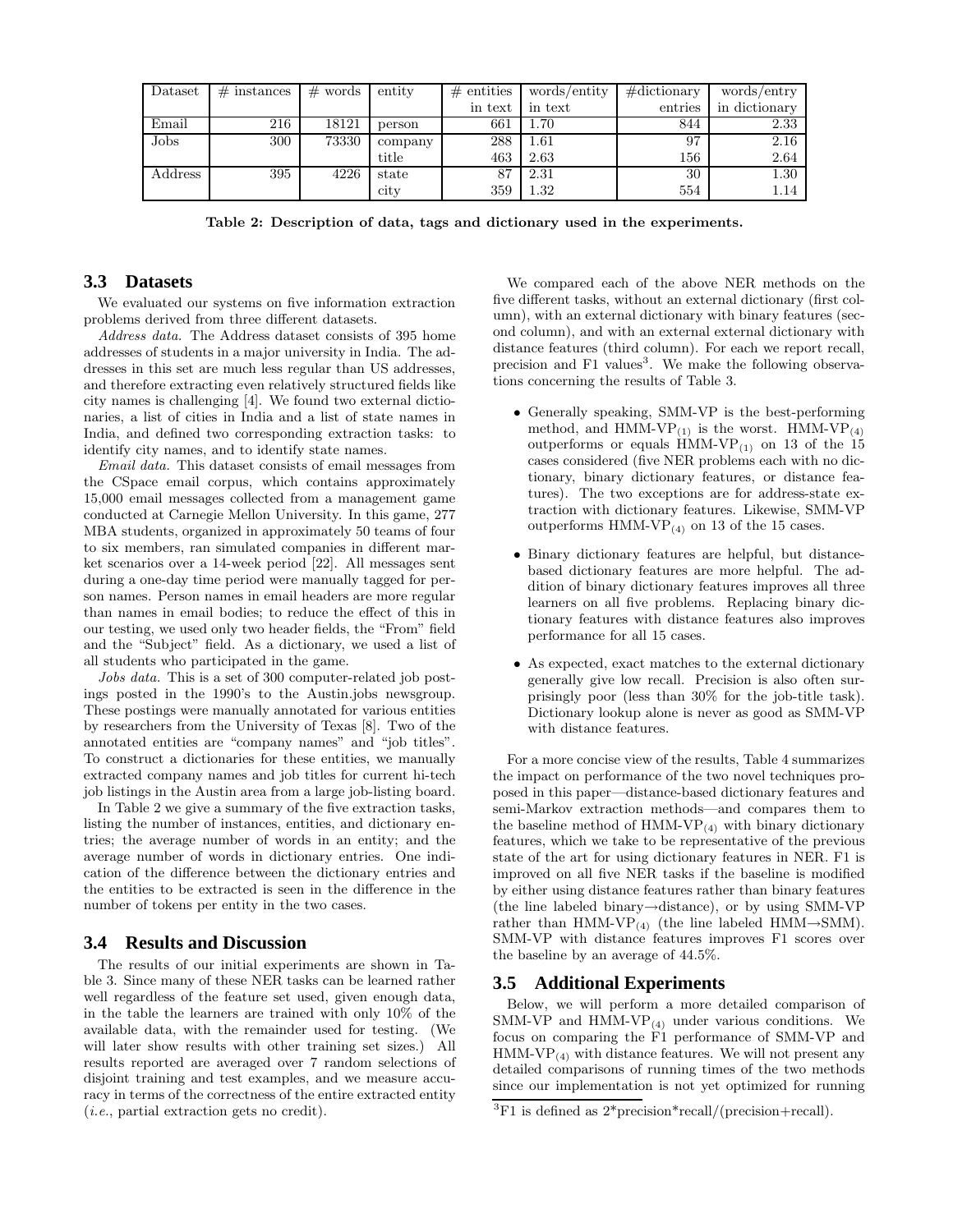|               |                |         | Without dictionary |      |        |                        |      | With dictionary |                   |             |
|---------------|----------------|---------|--------------------|------|--------|------------------------|------|-----------------|-------------------|-------------|
|               |                |         |                    |      |        | <b>Binary features</b> |      |                 | Distance features |             |
|               |                | Recall  | Prec.              | F1   | Recall | Prec.                  | F1   | Recall          | Prec.             | $_{\rm F1}$ |
| Address-state | lookup         |         |                    |      | 32.2   | 100.0                  | 48.7 |                 |                   |             |
|               | $HMM-VP_{(1)}$ | 5.2     | 56.8               | 9.5  | 19.3   | 82.6                   | 31.3 | 41.5            | 87.3              | 56.3        |
|               | $HMM-VP_{(4)}$ | 8.9     | 90.7               | 16.2 | 13.0   | 97.3                   | 23.0 | 25.7            | 100               | 40.9        |
|               | SMM-VP         | 8.2     | 62.2               | 14.6 | 16.4   | 82.0                   | 27.3 | 39.7            | 97.7              | 56.4        |
| Address-city  | lookup         |         |                    |      | 14.8   | 68.8                   | 24.3 |                 |                   |             |
|               | $HMM-VP_{(1)}$ | 60.1    | 79.3               | 68.3 | 68.0   | 84.2                   | 75.2 | 70.8            | 84                | 76.8        |
|               | $HMM-VP_{(4)}$ | 59.1    | 87.3               | 70.5 | 64.1   | 91.2                   | 75.2 | 68.1            | 90.6              | 77.7        |
|               | SMM-VP         | 62.8    | 87.5               | 73.1 | 70.7   | 90.0                   | 79.2 | 72.2            | 89.4              | 79.9        |
| Email-person  | lookup         |         |                    |      | 38.7   | 82.6                   | 57.3 |                 |                   |             |
|               | $HMM-VP_{(1)}$ | 60.4    | 74.9               | 66.8 | 73.4   | 83.7                   | 78.2 | 79.1            | 84.6              | 81.8        |
|               | $HMM-VP_{(4)}$ | 60.9    | 80.2               | 69.3 | 71.1   | 87.6                   | 78.5 | 77.1            | 89.2              | 82.7        |
|               | SMM-VP         | 64.1    | 80.3               | 71.3 | 77.7   | 88.1                   | 82.6 | 78.9            | 88.5              | 83.4        |
| Job-company   | lookup         |         |                    |      | 14.1   | 54.8                   | 22.3 |                 |                   |             |
|               | $HMM-VP_{(1)}$ | $1.3\,$ | 34.7               | 2.5  | 2.0    | 28.1                   | 3.8  | 8.9             | 79.8              | 16.1        |
|               | $HMM-VP_{(4)}$ | 3.6     | 59.8               | 6.8  | 11.5   | 80.6                   | 20.2 | 18.6            | 93.4              | 31.1        |
|               | SMM-VP         | 5.2     | 55.3               | 9.6  | 13.8   | 85.4                   | 23.7 | 17.8            | 95.9              | 30.0        |
| Job-title     | lookup         |         |                    |      | 29.4   | 29.5                   | 29.4 |                 |                   |             |
|               | $HMM-VP_{(1)}$ | 18.4    | 43.7               | 25.9 | 23.9   | 43.2                   | 30.8 | 30.9            | 44.2              | 36.4        |
|               | $HMM-VP_{(4)}$ | 17.3    | 51.5               | 25.9 | 27.9   | 48.4                   | 35.4 | 30.9            | 45.7              | 36.8        |
|               | SMM-VP         | 20.9    | 52.0               | 29.8 | 34.9   | 48.8                   | 40.7 | 36.2            | 47.9              | 41.2        |

Table 3: Performance of NER methods on five IE tasks under three conditions: with no external dictionary; with an external dictionary and binary features; with an external dictionary and distance features.



Figure 2: Comparing SMM-VP and  $HMM-VP_{(4)}$  with changing training set size on IE tasks from three domains. The X-axis is the fraction of examples used for training and the Y-axis is field-level F1.

|                                                | Address |      | Email  | .Job |       |
|------------------------------------------------|---------|------|--------|------|-------|
|                                                | State   | City | Person | Co.  | Title |
| baseline method                                | 23.0    | 75.2 | 78.5   | 20.2 | 35.4  |
| $+ \text{ binary} \rightarrow \text{distance}$ | 40.9    | 77.7 | 82.7   | 31.1 | 36.8  |
| $+$ HMM $\rightarrow$ SMM                      | 27.3    | 79.2 | 82.6   | 23.7 | 40.7  |
| $+$ both changes                               | 56.4    | 79.9 | 83.4   | 30.0 | 41.2  |

Table 4: Summary of improvements in F1 measure over the baseline method of HMM-VP $_{(4)}$  with binary dictionary features.

time. (As implemented, the SMM-VP method is 3-5 times slower than HMM-VP $_{(4)}$ , because of the more expensive distance features and the expanded Viterbi search.)

#### *3.5.1 Effect of Extensions to Collins' Method*

Table 5 compares the F1 performance of (our implementation of) Collins' original method (labeled Collins) to our variant (labeled C & S). We also compare the natural semi-

|                                  |         | Address |      | Email  | Job  |       |
|----------------------------------|---------|---------|------|--------|------|-------|
|                                  |         | State   | City | Person | Co.  | Title |
| $\overline{\text{HMM-VP}}_{(4)}$ | Collins | 34.6    | 76.3 | 74.9   | 56.1 | 32.5  |
|                                  | C & S   | 40.9    | 77.7 | 82.7   | 31.1 | 36.8  |
| SMM-VP                           | Collins | 49.1    | 78.2 | 78.1   | 53.0 | 33.9  |
|                                  | C & S   | 56.4    | 79.9 | 83.4   | 30.0 | 41.2  |

|          | Table 5: F1 performance of the voted perceptron      |  |
|----------|------------------------------------------------------|--|
|          | variant considered here $vs$ the method described by |  |
| Collins. |                                                      |  |

Markov extension of Collins' method to SMM-VP. In both cases Collins' method performs much better on one of the five problems, but worse on the remaining four. The changes in performance associated with our extension seem to affect both the Markovian and semi-Markovian versions of the algorithm similarly. In none of the five tasks does the change from Collins' original method to our variant change the relative order of the two methods.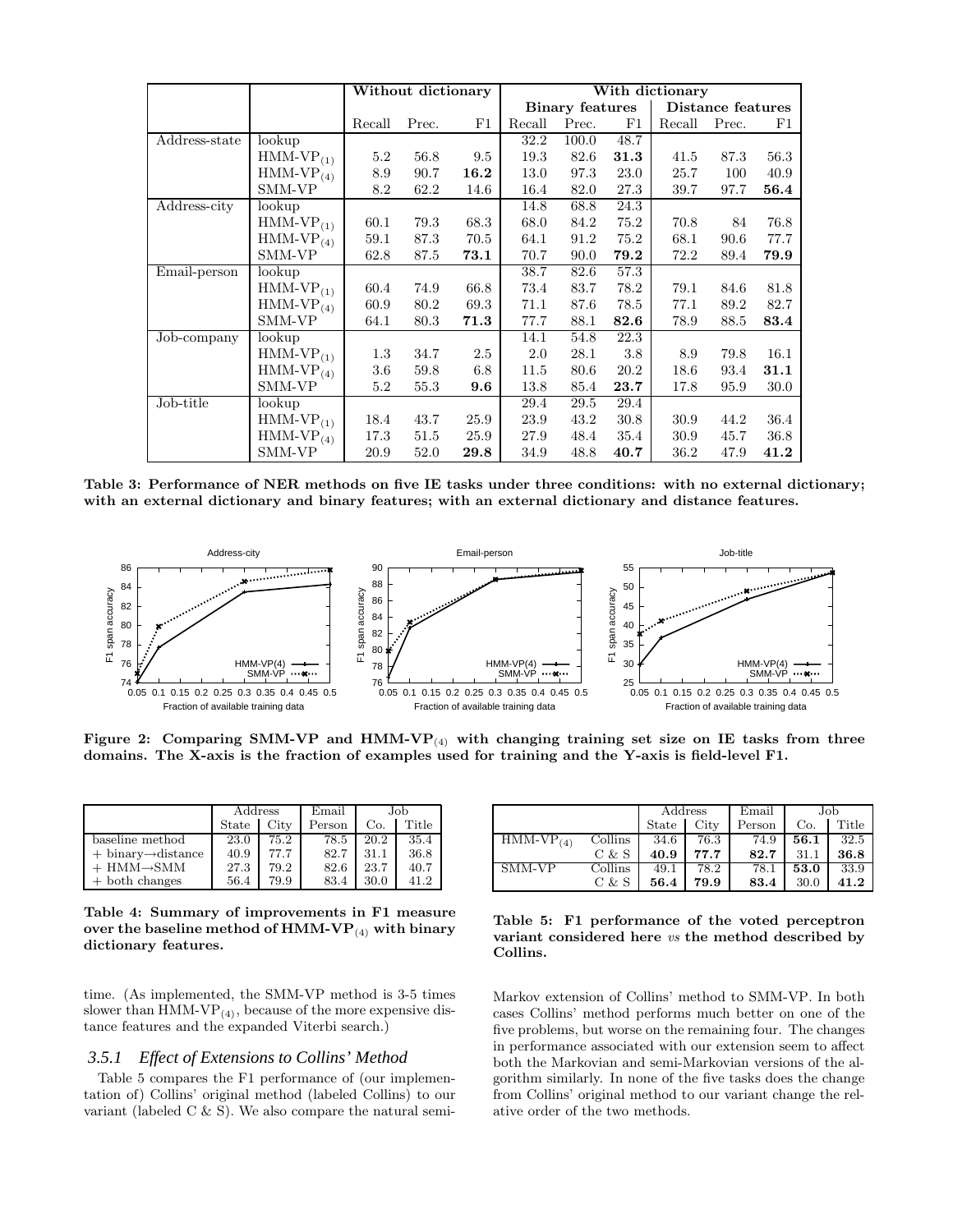|                                            | History        | Recall | Prec. | F1   |
|--------------------------------------------|----------------|--------|-------|------|
| Address-state                              |                |        |       |      |
| $\overline{\text{HMM}}$ -VP <sub>(4)</sub> | 1              | 25.7   | 100   | 40.9 |
|                                            | $\overline{2}$ | 23.2   | 100   | 37.7 |
|                                            | 3              | 24.7   | 100   | 39.6 |
| $\overline{\text{SMM}}$ -VP                | 1              | 39.7   | 97.7  | 56.4 |
| Address-city                               |                |        |       |      |
| $\overline{\text{HMM}}$ -VP <sub>(4)</sub> | 1              | 68.1   | 90.6  | 77.7 |
|                                            | $\overline{2}$ | 68.5   | 90.8  | 78.1 |
|                                            | 3              | 68.4   | 90.7  | 78.0 |
| SMM-VP                                     | 1              | 72.2   | 89.4  | 79.9 |
| Email-person                               |                |        |       |      |
| $\overline{\text{HMM}}$ -VP <sub>(4)</sub> | 1              | 77.1   | 89.2  | 82.7 |
|                                            | 2              | 77.0   | 88.6  | 82.4 |
|                                            | 3              | 77.0   | 88.7  | 82.4 |
| $\overline{\text{SMM}}$ -VP                | 1              | 78.9   | 88.5  | 83.4 |

Table 6: Effect of increasing history size of HMM- $VP_{(4)}$  on F1 performance, compared to F1 performance of SMM-VP.

#### *3.5.2 Effect of training set size*

In Figure 2 we show the impact of increasing training set size on HMM-VP $_{(4)}$  and SMM-VP on three representative NER tasks. Often when the training size is small, SMM-VP is much better than  $HMM-VP_{(4)}$ , but when the training size increases, the gap between the two methods narrows. This suggests that the semi-Markov features are less important when large amounts of training data are available. However, the amount of data needed for the two methods to converge varies substantially, as is illustrated by the curves for address-city and email-person.

## *3.5.3 Effect of history size*

It is straightforward to extend the algorithms of this paper so that HMM-VP $_{(4)}$  can construct features that rely on the last several predicted classes, instead of only the last class. Table 6 we show the result of increasing the "history size" for HMM-VP $_{(4)}$  from one to three. We find that the performance of  $HMM-VP_{(4)}$  does not improve much with increasing history size, and in particular, that increasing history size does not change the relative ordering of HMM-VP $_{(4)}$ and SMM-VP. This result supports the claim, made in Section 2.3, that a SMM-VP with segment length bounded by L is quite different from an order-L HMM.

#### *3.5.4 Alternative dictionaries*

We re-ran two of our extraction problems on alternative dictionaries to study sensitivity to dictionary quality. For emails we used a dictionary of 16623 student names, obtained from students at universities across the country as part of the RosterFinder project [36]. For the job-title extraction task, we obtained a dictionary of 159 job titles in California from a software jobs website<sup>4</sup>. Recall that the original email dictionary contained the names of the people who sent the emails, and the original dictionary for the Austin-area job postings was for jobs in the Austin area.

Table 7 shows the result, for HMM-VP $_{(4)}$  and SMM-VP with distance features. Both methods seem fairly robust to using dictionaries of less-related entities. Although the quality of extractions is lowered for both methods in three of the four cases, the performance changes are not large.

# **4. RELATED WORK**

Besides the methods described in Section 3.1 for integrating a dictionary with NER systems [5, 7], a number of other techniques have been proposed for using dictionary information in extraction.

A method of incorporating an external dictionary for generative models like HMMs is proposed in [33, 4]. Here a dictionary was treated as a collection of training examples of emissions for the state which recognizes the corresponding entity: for instance, a dictionary of person names would be treated as example emissions of a "person name" state. This method suffers from a number of drawbacks: there is no obvious way to apply it in a conditional setting; it is highly sensitive to misspellings within a token; and when the dictionary is too large or too different from the training text, it may degrade performance.

In concurrent work by one of these authors, a scheme is proposed for compiling a dictionary into a very large HMM in which emission and transition probabilities are highly constrained, so that the HMM has very few free parameters. This approach suffers from many of the limitations described above, but may be useful when training data is limited.

Krauthammer et al [23] describe an edit-distance based scheme for finding partial matches to dictionary entries in text. Their scheme uses BLAST (a high-performance tool designed for DNA and protein sequence comparisons) to do the edit distance computations. However, there is no obvious way of combining edit-distance information with other informative features, as there is in our model. In experimental studies, pure edit-distance based metrics are often not the best performers in matching names [10]; this suggests that it may be advantageous in NER to be able to exploit other types of distance metrics as well as edit distance.

Some early NER systems used a "sliding windows" approach to extraction, in which all word n-grams were classified as "entities" or "non-entities" (for n of some bounded size) (e.g., [16]). Such systems can easily be extended to make use of dictionary-based features. However, in prior experimental comparisons, sliding-window NER system have usually proved inferior to HMM-like NER systems. Sliding window approaches also have the disadvantage that they may extract entities that overlap.

Another mechanism of exploiting a dictionary is to use it to bootstrap a search for extraction patterns from unlabeled data [1, 12, 14, 31, 38]. In these systems, dictionary entries are matched on unlabeled instances to provide "seed" positive examples, which are then used to learn extraction patterns that provide additional entries to the dictionary. These extraction systems are mostly rule-based (with some exceptions [12, 14]), and appear to assume a relatively clean set of extracted entities. In contrast our focus is probabilistic models and the incorporation of large noisy dictionaries.

To our knowledge, semi-Markov models have not been previously been used for information extraction, although they have been used in other domains [18, 35]. To our knowledge, the SMM with dictionaries is also the first method that can combine arbitrary similarity measures on multi-word segments with a Markovian, HMM-like extraction-learning algorithm. In future work, we plan to explore adapting

 $^4$ http://www.softwarejobs.com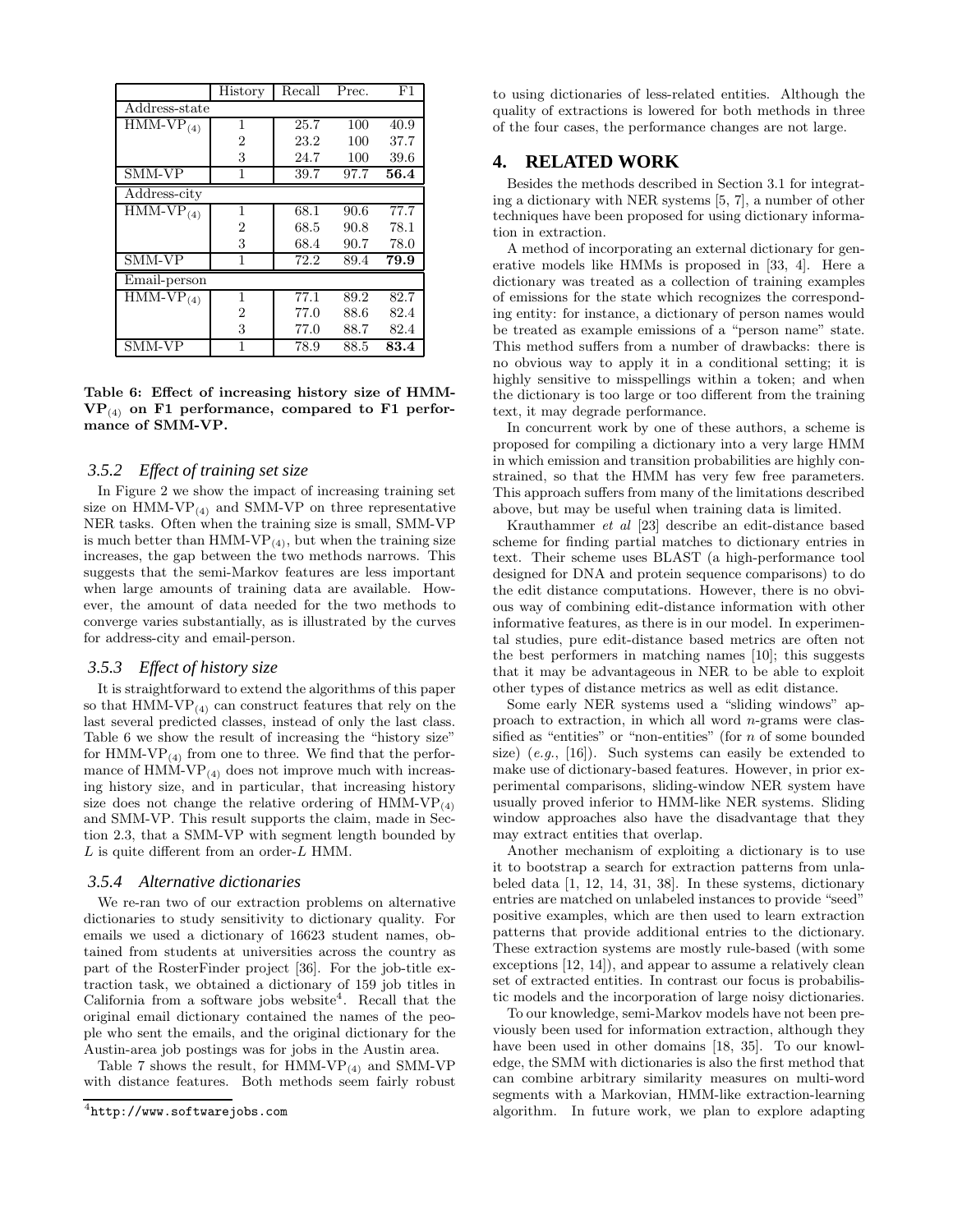|                   | Recall | Prec.         | F1   | Recall   | Prec.               | $_{\rm F1}$        | Recall | Prec.                 | F1   |
|-------------------|--------|---------------|------|----------|---------------------|--------------------|--------|-----------------------|------|
| Email-person      |        | No dictionary |      |          | Original dictionary |                    |        | Student names         |      |
| Dictionary lookup |        |               |      | 43.11    | 85.3                | 57.3               |        |                       |      |
| $HMM-VP_{(4)}$    | 60.9   | 80.2          | 69.3 | 77.1     | 89.2                | 82.7               | 73.5   | 86.3                  | 79.4 |
| SMM-VP            | 64.1   | 80.3          | 71.3 | 78.9     | 88.5                | 83.4               | 74.8   | 84.6                  | 79.4 |
| Job-title         |        | No dictionary |      | Original |                     | Austin job titles) |        | California job titles |      |
| Dictionary lookup |        |               |      | 29.4     | 29.5                | 29.4               | 4.3    | 27.0                  | 7.2  |
| $HMM-VP_{(4)}$    | 17.3   | 51.5          | 25.9 | 30.9     | 45.7                | 36.8               | 26.8   | 47.5                  | 34.3 |
| SMM-VP            | 20.9   | 52.0          | 29.8 | 36.2     | 47.9                | 41.2               | 36.0   | 51.9                  | 42.5 |

Table 7: Results with changing dictionary.

the semi-Markov NER learning algorithms discussed here to conditional random fields [24, 34].

Research Office to the Center for Computer and Communications Security (CyLab) at Carnegie Mellon University.

## **5. CONCLUSIONS**

In many cases, the ultimate goal of an information extraction process is to answer queries which combine information from structured and unstructured sources. In these applications, NER is successful only to the extent that it finds entity names that can be matched to something in a pre-existing database. However, extending state-of-the-art NER systems by incorporating an external dictionary is difficult. In particular, incorporating information about the similarity of extracted entities to dictionary entries is awkward, because the best NER systems operate by sequentially classifying words as to whether or not they participate in an entity name, while the best similarity measures score entire candidate names.

To correct this mismatch we relax the usual Markov assumptions, and formalize a semi-Markov extraction process. This process is based on sequentially classifying segments of several adjacent words, rather than single words. In addition to allowing a way of coupling high-performance NER methods and high-performance record linkage metrics, this formalism also allows the direct use of other useful entitylevel features (such as the length of entity). It also provides an arguably more natural formulation of the NER problem than sequential word classification. For instance, in the usual formulation, one must design a new set of output tags (and make a corresponding change in the tag-to-entity decoding scheme) to account for distributional differences between words from the beginning of an entity and words elsewhere in an entity. In the semi-Markov formulation, one merely adds new features for entity-beginning words.

We compared our proposed algorithm to a strong baseline NER, which uses Collins' perceptron-based algorithm for training an HMM and a state-of-the art, multi-label encoding for dictionary information. The new algorithm is surprisingly effective: on our datasets, it always outperforms the previous baseline, sometimes dramatically.

## **Acknowledgments**

The authors thank the reviewers for this paper for a number of substantive comments which greatly improved the final version. The preparation of this paper was supported in part funded by grants from the Information Processing Technology Office (IPTO) of the Defense Advanced Research Projects Agency (DARPA), as well as National Science Foundation Grant No. EIA-0131884 to the National Institute of Statistical Sciences, and a contract from the Army

# **6. REFERENCES**

- [1] E. Agichtein and L. Gravano. Snowball: Extracting relations from large plaintext collections. In Proceedings of the 5th ACM International Conference on Digital Libraries, 2000.
- [2] Y. Altun, I. Tsochantaridis, and T. Hofmann. Hidden markov support vector machines. In Proceedings of the 20th International Conference on Machine Learning (ICML), 2003.
- [3] D. M. Bikel, R. L. Schwartz, and R. M. Weischedel. An algorithm that learns what's in a name. Machine Learning, 34:211–231, 1999.
- [4] V. R. Borkar, K. Deshmukh, and S. Sarawagi. Automatic text segmentation for extracting structured records. In Proc. ACM SIGMOD International Conf. on Management of Data, Santa Barabara,USA, 2001.
- [5] A. Borthwick, J. Sterling, E. Agichtein, and R. Grishman. Exploiting diverse knowledge sources via maximum entropy in named entity recognition. In Sixth Workshop on Very Large Corpora New Brunswick, New Jersey. Association for Computational Linguistics., 1998.
- [6] R. Bunescu, R. Ge, R. J. Kate, E. M. Marcotte, R. J. Mooney, A. K. Ramani, and Y. W. Wong. Learning to extract proteins and their interactions from medline abstracts. Available from http://www.cs.utexas.edu/users/ml/publication/ie.html, 2002.
- [7] R. Bunescu, R. Ge, R. J. Mooney, E. Marcotte, and A. K. Ramani. Extracting gene and protein names from biomedical abstracts. Unpublished Technical Note, Available from http://www.cs.utexas.edu/users/ml/publication/ie.html, 2002.
- [8] M. E. Califf and R. J. Mooney. Bottom-up relational learning of pattern matching rules for information extraction. Journal of Machine Learning Research, 4:177–210, 2003.
- [9] W. W. Cohen and P. Ravikumar. Secondstring: An open-source Java toolkit of approximate string-matching techniques. Project web page, http://secondstring.sourceforge.net, 2003.
- [10] W. W. Cohen, P. Ravikumar, and S. E. Fienberg. A comparison of string distance metrics for name-matching tasks. In Proceedings of the